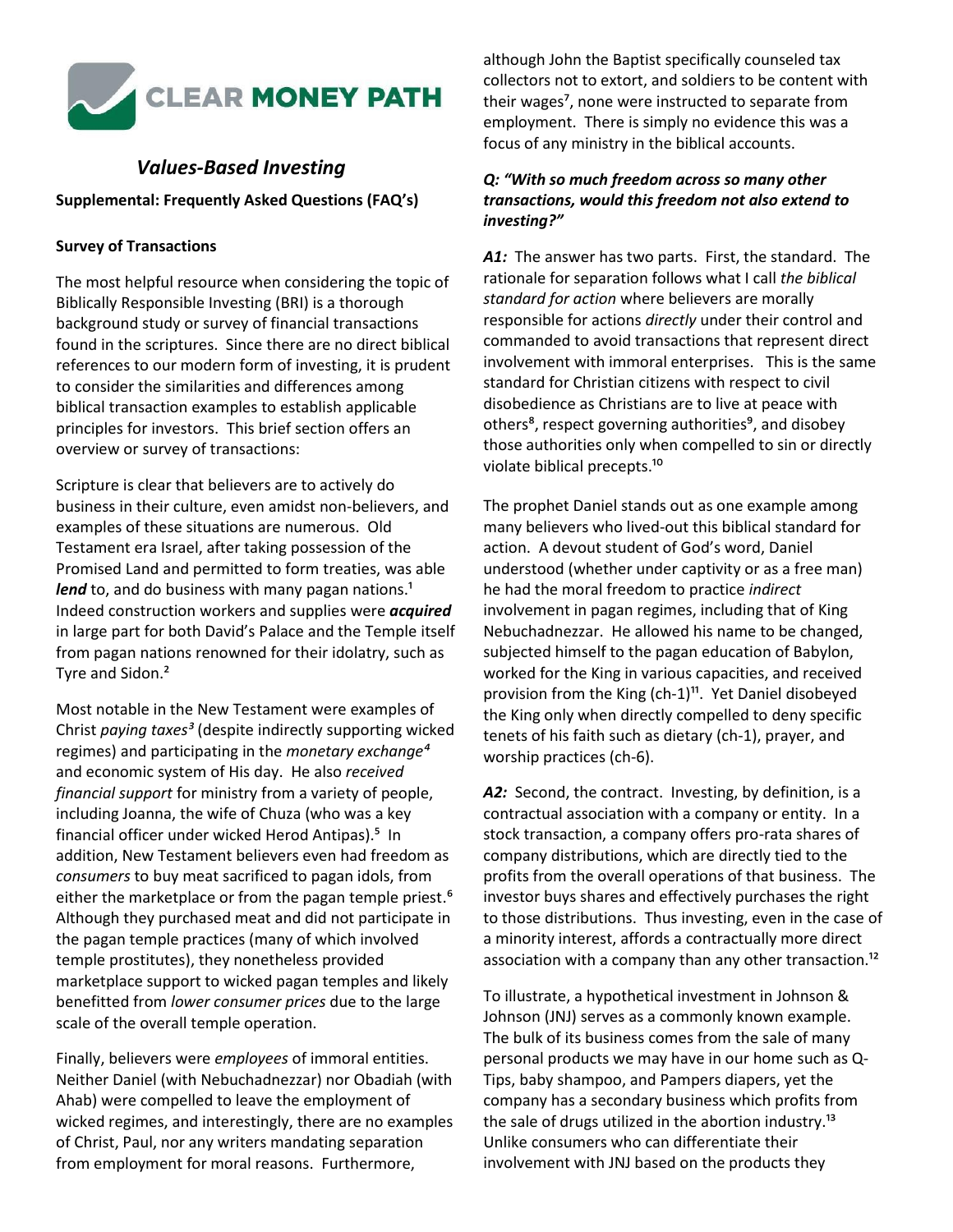purchase, or unlike the employee who can choose to work in departments producing only morally responsible products, the investor *cannot distinguish* the derivation of his benefit nor disclaim any immoral portion of a distribution.

#### *Q: "Dave Ramsey's describes values-based investing as a slippery slope. Do you agree?"*

*A:* In his *Investment Philosophy [\(www.daveramsey.com\)](http://www.daveramsey.com/),*  well-known author and radio host Dave Ramsey states that although "*aligning your investments with your beliefs is a good concept…and very personal decision…it's what is known as a slippery slope. If you no longer invest in funds that might invest in a company that supports abortion, to be consistent, you will need to stop shopping at the grocer that sells pornography. You would also need to stop banking because nearly all banks contribute to United Way, which supports Planned Parenthood…Do not choose these funds out of guilt. Do not make poor investment decisions to choose these funds."*

While I agree that it is of vital importance to be morally consistent in our financial dealings, I disagree with the assertion that it is an impossibility in the area of investing. Separating the transactions mentioned by Dave eliminates confusion of the issues. His first transaction refers to shopping at the grocer, and as mentioned in the *Survey of Transactions*, there is no contractual association between the consumer and the proprietor, and the scriptures are clear that believers have freedom to buy moral products despite knowing some of the proceeds could be used for immoral purposes.

Second, he highlights the transaction of banking, or depositing. Also mentioned in the **Survey of Transactions**, participation in the money-changing system was permitted and encouraged. This transaction, like that of tax-paying (which was required), is unique in its sanction from scripture because it is part of the infrastructure of the governing authorities. Currency and monetary systems throughout history have been part of that infrastructure, and believers have been permitted to participate in these systems as opposed to practicing complete financial separation or the utilization of a strictly barter-based system. Indeed Jesus modeled this practice. Furthermore, although the role of the depositor is modestly similar to that of an investor, there are two key differences. First, the *purpose* of the depositor is contractually very different than that of the investor and second, depositors generally have little or no *knowledge* regarding how their funds are invested or loaned out by the bank, whereas investors make distinct selections regarding the source(s) of income they receive.Thus, for the depositor, any association with any wrongdoing is clearly indirect and not a violation.

## *Q: "What about buying bonds or lending? Your Survey of Transactions notes that Israel had the freedom to lend to the pagan nations around them, so doesn't this passage afford freedom for believers to invest or lend to immoral entities?*

*A:* This is a very interesting passage, and on the surface appears to provide a freedom for believers to at least invest in bonds (loans) from immoral entities. However, a closer look reveals two important details. The context of this passage refers to Israel being self-sufficient because God would bless their obedience, and their strength would enable them to stand in the gap for other nations without reciprocating any borrowing relationship. Indeed the tone of this passage more likely indicated a form of a private transaction, possibly without strict terms for repayment. Thus the passage does not provide a *clear* example for freedom to invest in pagan/immoral entities, nor does it overturn other principles highlighted in this essay.

#### *Q: "What about the passage warning believers not to be unequally yoked<sup>14</sup>? Does this apply to investors?*

*A:* Although this passage is much more about coworkers in a spiritual endeavor, the principle can apply when considering a business venture. As stated above, investors are contractually associated with a company, but they are not necessarily yoked. Christian author and Bible teacher, the late Larry Burkett, provided a helpful clarification of this application in his book, *Business by the Book*:

*'To determine if owing stock in a company constitutes a yoke is not a simple as it would first appear. Obviously, if someone buys a few shares of IBM or GE, that person is not yoked together with those companies; he or she is purchasing only the right to an equitable distribution of dividends and a minority vote in company policies.*

*But what about a corporation owned by two people, with each holding 'equal shares.' Is that a yoke or not? If the intent is to create an equal sharing arrangement, it is a partnership, just as certainly as if the term partnership were used.* 

*The simple solution to an 'unequal yoke' in such an arrangement is to…go to the other partner and ask if he or she would be willing to accept some of your stock so that the line of authority will be clearly defined.'* 

## *Q: "How do the passages from Romans 14 apply to investors?"*

 *"<sup>13</sup> Therefore let us not pass judgment on one another any longer, but rather decide never to put a stumbling block or hindrance in the way of a brother. <sup>14</sup> I know and am persuaded in the Lord Jesus that nothing is unclean in itself,*